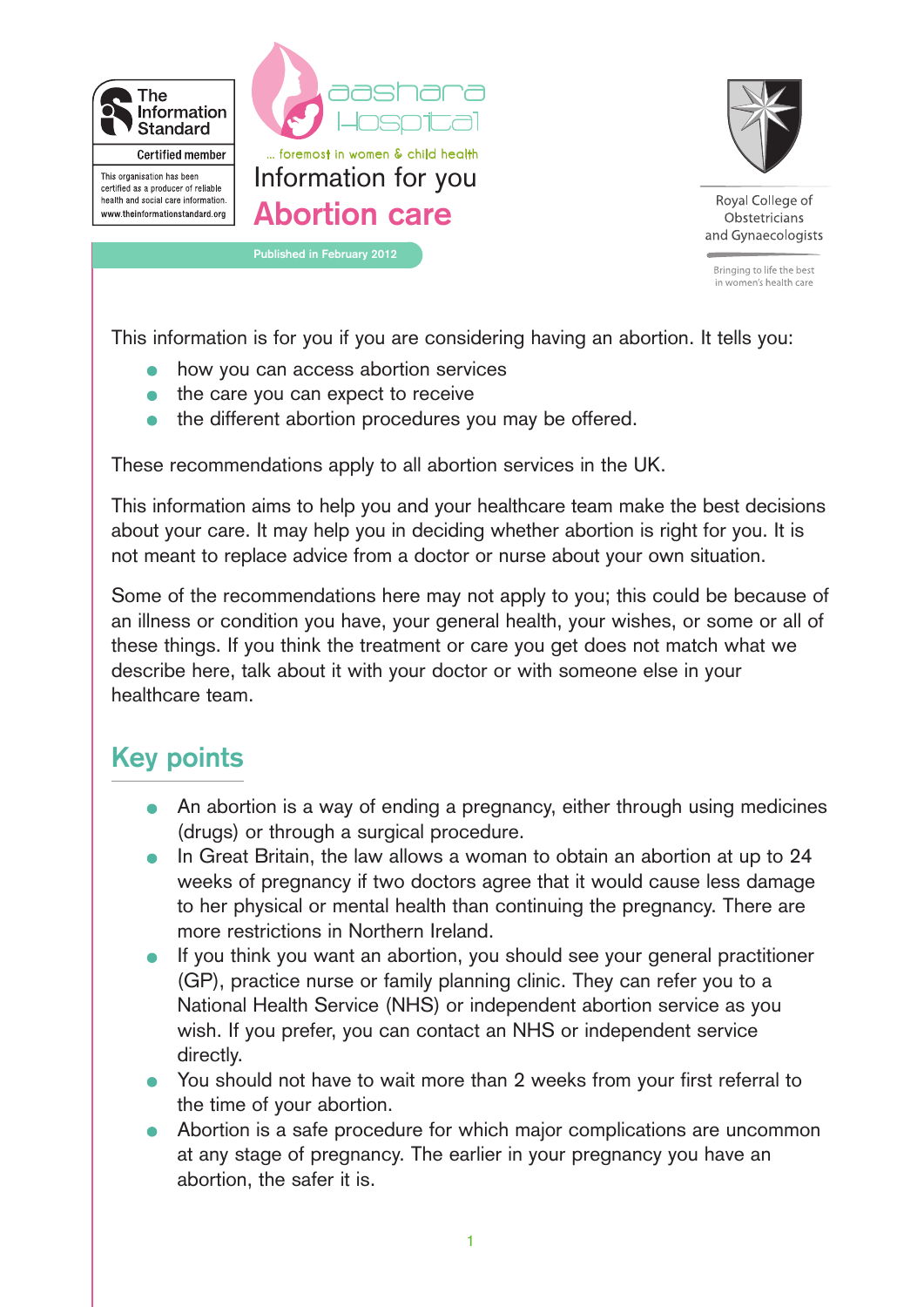

- You should ideally be offered a choice of different methods, depending on how long you have been pregnant.
- You have a right to confidentiality if you are seeking an abortion.

## **How do I arrange an abortion?**

If you think you want an abortion, you should see your GP, practice nurse or family planning clinic as soon as possible. They can refer you to an NHS or independent abortion service, as you wish. If you prefer, you can contact an NHS or independent service directly.

Abortion is free on the NHS. If you choose to have private treatment, you will have to pay a fee. Private hospitals and specialist clinics that carry out abortions are licensed and inspected by the Healthcare Commission and approved by the Department of Health. Some NHS abortions are carried out through independent services.

### **How long will I have to wait?**

Waiting times vary according to where you live but, once you have seen your doctor or practice nurse, you should not have to wait more than 2 weeks from your first referral to the time of your abortion.

Ideally, you should be able to have:

- an appointment for a first consultation within 5 working days of being  $\bullet$ referred
- an abortion within 5 working days of the decision to go ahead being agreed.

You should be seen as soon as possible if you need an abortion for urgent medical reasons.

### **Can my doctor refuse to give me an abortion?**

A doctor or nurse has the right to refuse to take part in abortion on the grounds of conscience, but he or she must refer you to another doctor or nurse who will help. The General Medical Council's Duties of a Doctor says that doctors must make sure that their 'personal beliefs do not prejudice patient care'. The Nursing and Midwifery Council's Code of Conduct provides similar guidance to nurses.

## **Will anyone else be told about my abortion?**

You have a right to confidentiality. The hospital or clinic where you have an abortion is not required to inform your GP, but many abortion services do this so that your GP can provide appropriate care afterwards. They should only do this with your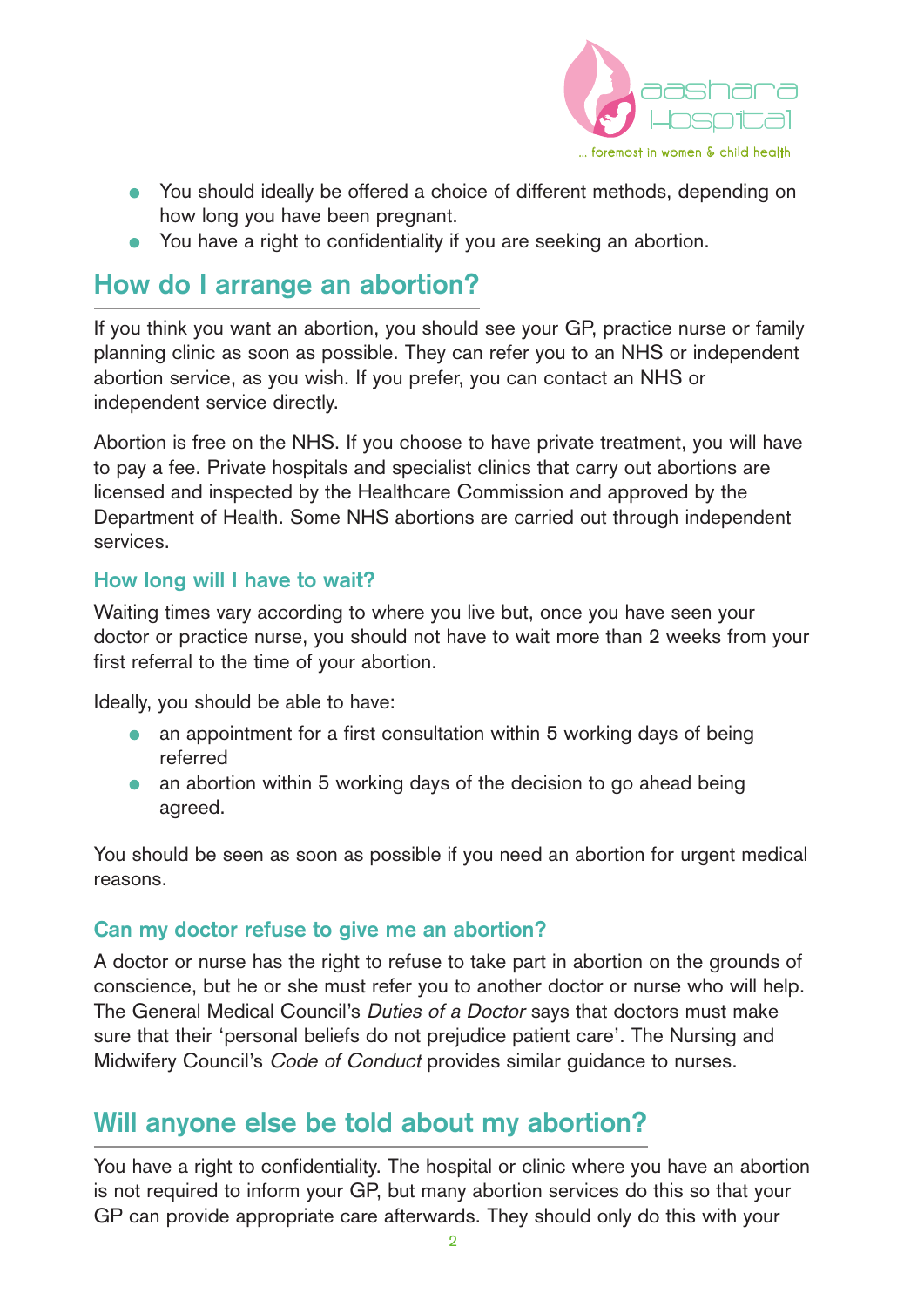

consent. If you do not want your GP to know, you should tell the staff providing your abortion care.

You do not need your partner's agreement to have an abortion, although many women want to discuss the pregnancy with their partner and come to a joint decision. Partners who have taken legal action to try to prevent an abortion have so far always been unsuccessful.

The Government collects figures on abortions carried out in the UK. This information is sent to the Department of Health after the abortion is carried out. Any information published is anonymous.

### **What if I am under 16 years of age?**

Any young person, regardless of age, can give valid consent to medical treatment providing they are considered to be legally competent; that is, able to understand a health professional's advice and the risks and benefits of what is being offered.

All women under 16 years of age are encouraged to involve their parents or another supportive adult. If you choose not to do this, doctors can offer you an abortion if they are confident that you can give valid consent and that it is in your best interests.

You have a right to confidentiality like everyone else. However, if staff in NHS hospitals suspect you are at risk of sexual abuse or harm, they are obliged, with your knowledge, to involve social services.

## **What can I expect before I have an abortion?**

Your healthcare team should make sure you have accurate information about the abortion procedure. As well as oral advice, you should be offered printed information that includes what happens locally. You should be given information on the different methods of abortion that can be used at your stage of pregnancy and the possible risks associated with them.

You should be offered extra support, including counselling if you want it, to help you make your decision. You should be offered information and support if you decide not to have an abortion.

Your healthcare team should ensure that you can get help if you have additional needs (if, for instance, you do not speak English or if you need to be cared for by a woman doctor).

You have the right to delay or cancel appointments. You can also change your mind about having the abortion at any stage.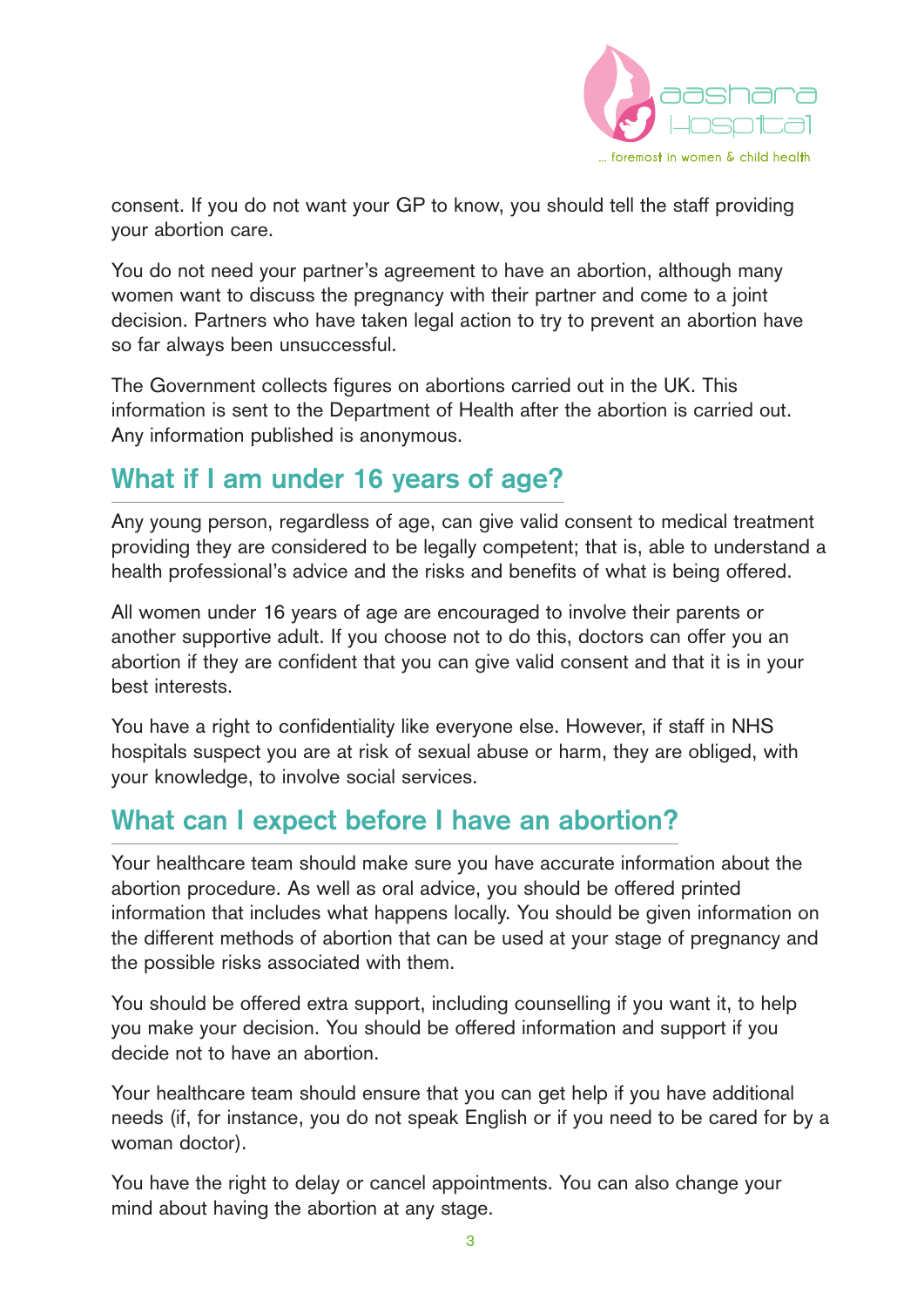

You should be offered:

- a blood test to check your blood group
- **•** tests for genital infections (including *Chlamydia trachomatis* or other sexually transmitted infections).

In some circumstances, you may be offered:

- a blood test to make sure you are not anaemic
- a cervical smear test.
- an ultrasound scan before an ultrasound is undertaken, you should be asked whether you wish to see the image or not.

You will have an opportunity to discuss with your healthcare team your plan for contraception after the abortion.

# **What does an abortion involve?**

An abortion is a way of ending an unwanted pregnancy using either medicines (drugs), called a medical abortion, or using a surgical procedure, called a surgical abortion. Both types of abortion may be used at any stage of pregnancy. If you are less than 7 weeks pregnant, a medical abortion is more likely to work than a surgical abortion.

Your abortion service should be able to offer at least one method for each stage of pregnancy. You should ideally have a choice of methods, although this may not always be possible. You will usually be able to go home the same day.

You will probably have some pain or discomfort, whatever kind of abortion you have. You should be offered a choice of appropriate pain relief if you need it.

Whichever type of abortion you have, you will be offered antibiotics to prevent infection.

## **Medical abortion**

### **Medical abortion at up to 9 weeks of pregnancy**

You will need to attend the hospital or clinic twice, on two separate days. On the first visit you will be given mifepristone tablets to block the hormones that help a pregnancy to continue. On the second visit you will be given prostaglandin, either as tablets or as vaginal pessaries. Prostaglandin is a hormone that makes your uterus (womb) expel the pregnancy, usually within 4 to 6 hours. You will be offered pain relief during the abortion. You may continue to bleed for a few days.

You should be able to go home the same day, even if the abortion isn't complete yet. In this case, you should be offered follow-up until it is confirmed that the pregnancy has ended.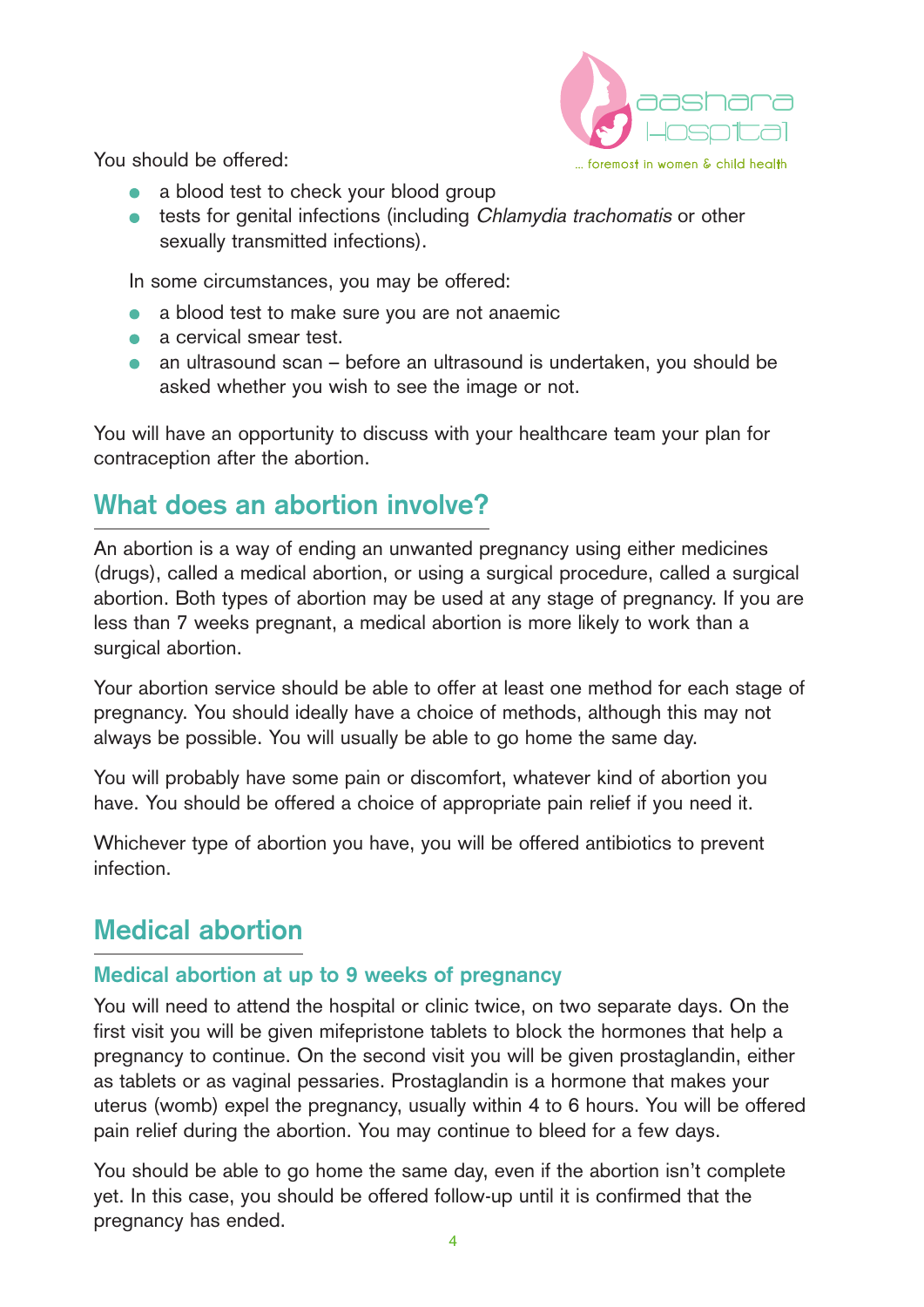



Figure 1. Methods of abortion and when they can be used

The RCOG guideline recommends a number of drug combinations for medical abortion. These will be discussed with you by your healthcare team.

#### **Medical abortion after 9 weeks of pregnancy**

You take the same drugs as you would for an early medical abortion. At this stage, however, abortion takes longer and you may need to have more than one dose of prostaglandin and additional pain relief. If you have a medical abortion between 13 and 24 weeks of pregnancy, you should be cared for by a midwife or nurse who has appropriate experience and you will usually need to be in hospital.

### **Surgical abortion**

#### **Suction termination: usually from 7 to 15 weeks of pregnancy**

Most services offer suction termination up to the 12th week of pregnancy, while some offer it up to the 15th week. It can sometimes be used if you are less than 7 weeks pregnant.

If you have a surgical abortion, you may be offered:

- a local anaesthetic (around the area of your cervix), or
- a general anaesthetic, or
- conscious sedation: this uses a drug that makes you sleepy but means that you stay conscious during the procedure.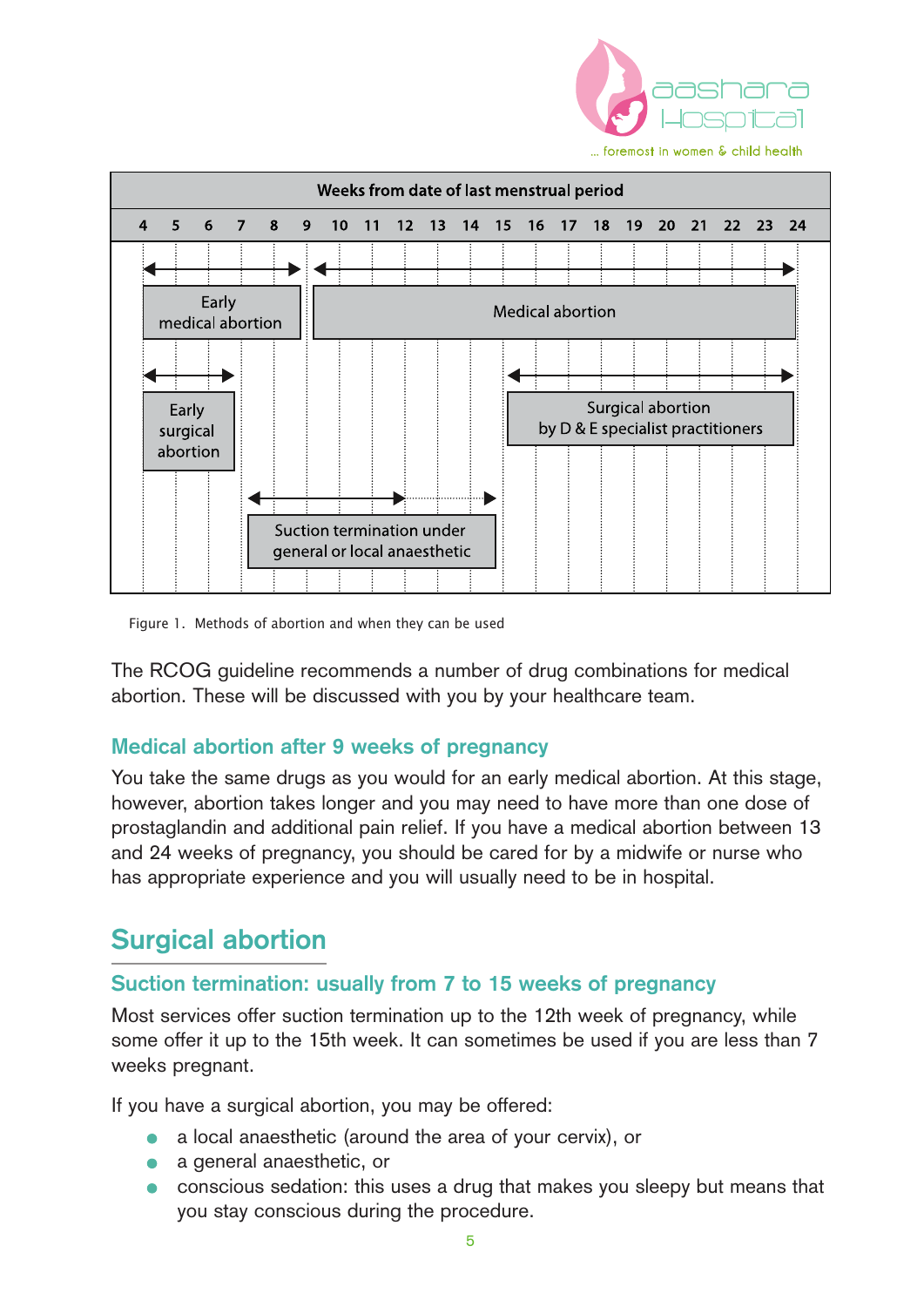

The cervix (entrance to the uterus) is gently stretched and opened until it is wide enough for the contents of the uterus to be removed with a suction tube. The extent to which the cervix needs to be opened depends on the size of the pregnancy. To make this safer, there are a number of effective ways to soften the cervix beforehand, for example by inserting tablets containing misoprostol into your vagina.

#### **Surgical dilatation and evacuation (D&E): from about 15 weeks of pregnancy**

Your cervix is gently stretched and opened (this is known as dilatation) so that the pregnancy can be removed in fragments with a suction tube and forceps. An ultrasound scan should be done at the same time to reduce the risk of complications and make sure that all the pregnancy is removed. You will usually need a general anaesthetic.

### **What is the risk of the abortion failing?**

All methods of early abortion carry a small risk of failure to end the pregnancy and therefore a need to have another procedure. This is uncommon, occurring in fewer than 1 in 100 women.

## **What are the risks of abortion?**

Abortion, at any time in pregnancy, is a safe procedure for which serious complications are uncommon. The earlier in the pregnancy you have an abortion, the safer it is. Your doctor or nurse should tell you about risks and complications that relate to the specific abortion procedure being offered to you. If you have concerns about the risks, let your healthcare team know so that they can tell you more.

### **Are there risks at the time of the abortion?**

Problems at the time of abortion include:

- **Excessive vaginal bleeding, such that you may need a blood transfusion,** happens in around 1 in every 1000 abortions. It occurs in 4 in 1000 abortions performed after 20 weeks of pregnancy.
- Damage to the cervix happens in no more than 1 in every 100 surgical abortions.
- Damage to the uterus happens in between 1 and 4 in every 1000 surgical abortions.
- Damage to the uterus happens in fewer than 1 in every 1000 medical abortions done between 12 and 24 weeks of pregnancy.

Should complications occur, treatment – including surgery – may be required.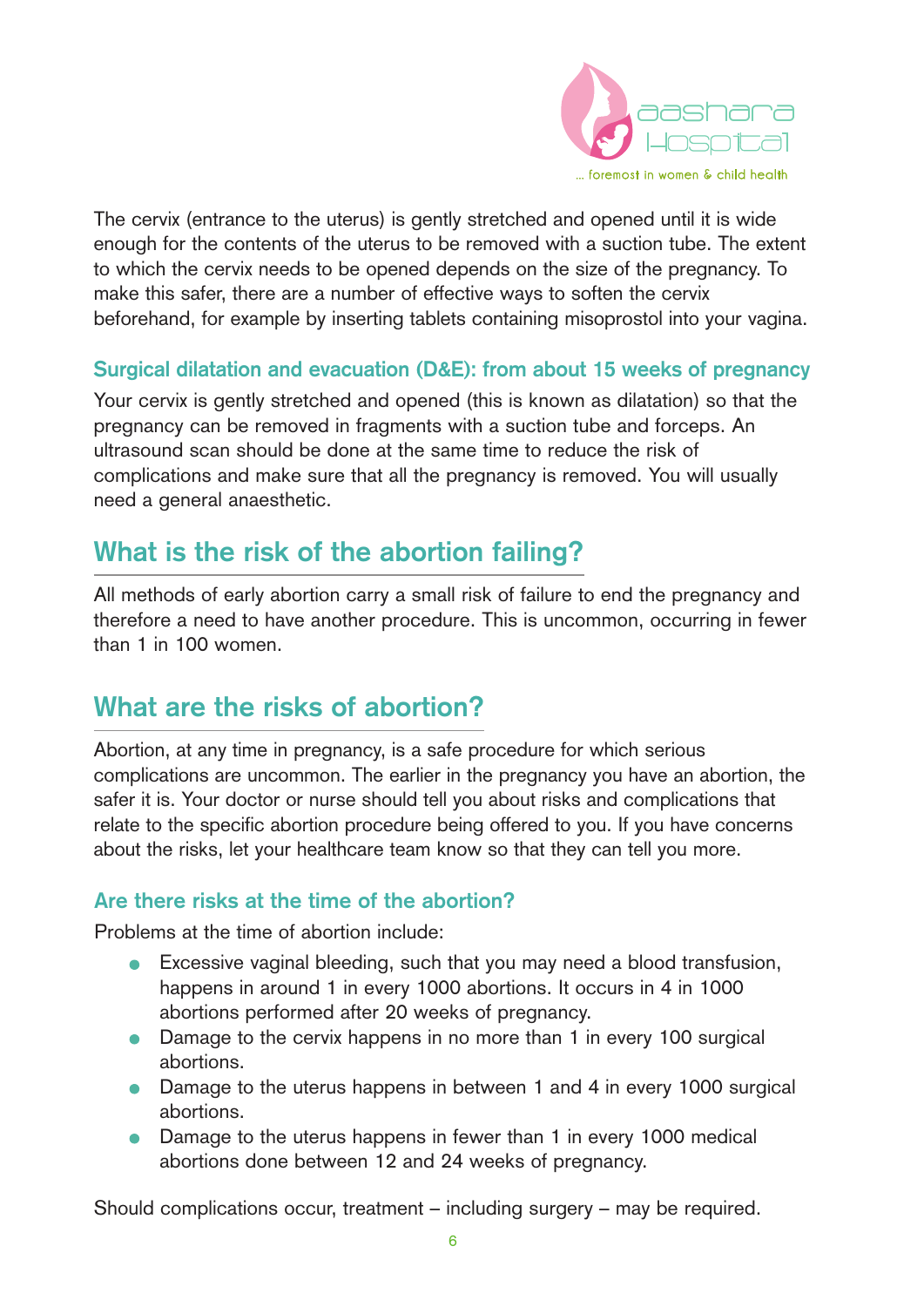

### **Are there risks after the abortion?**

You are more likely to get problems in the 2 weeks after the abortion than at the time of the procedure itself:

- Up to 1 in 10 women will get an infection after an abortion. Taking antibiotics at the time of the abortion helps to reduce this risk. If you are not treated, it can lead to a more severe infection known as pelvic inflammatory disease or PID; see RCOG Patient Information: Acute pelvic inflammatory disease (PID): tests and treatment (**http://www.rcog.org.uk/womenshealth/clinical-guidance/acute-pelvic-inflammatory-disease-pid**).
- The uterus may not be completely emptied of its contents and further treatment may be needed. This happens in fewer than 6 in 100 women having a medical abortion and in 1 to 2 in 100 women having a surgical abortion. An operation may be needed to remove the pregnancy tissue within the uterus.

### **What happens after the abortion?**

After the abortion you should be offered:

- written information that tells you what you are likely to experience, including:
	- $\leftrightarrow$  symptoms that you should see a doctor for urgently
	- $\bullet$  symptoms of a continuing pregnancy
- a 24-hour telephone helpline number that you can ring if you develop pain, bleeding or a high temperature
- the chance to discuss contraception and obtain supplies if you need them
- information on where to get help if you want to discuss contraception again later
- a follow-up appointment, if you wish, within 2 weeks of your abortion (this is particularly important if you have an early medical abortion)
- **•** further counselling if you experience continuing distress (this happens to a few women and is usually related to personal circumstances).

### **When should I start using contraception again?**

You should start using contraception straight away. It is safe to have an intrauterine device (IUD) or intrauterine system (IUS) fitted immediately.

### **What if my blood group is RhD-negative?**

If you are RhD-negative, you should usually be offered an anti-D injection after your abortion. You can find more information about this in Routine antenatal anti-D prophylaxis for women who are rhesus D negative: information for patients, by the National Institute for Clinical Excellence (NICE), at **http://guidance.nice.org.uk/TA156/PublicInfo/pdf/English**.